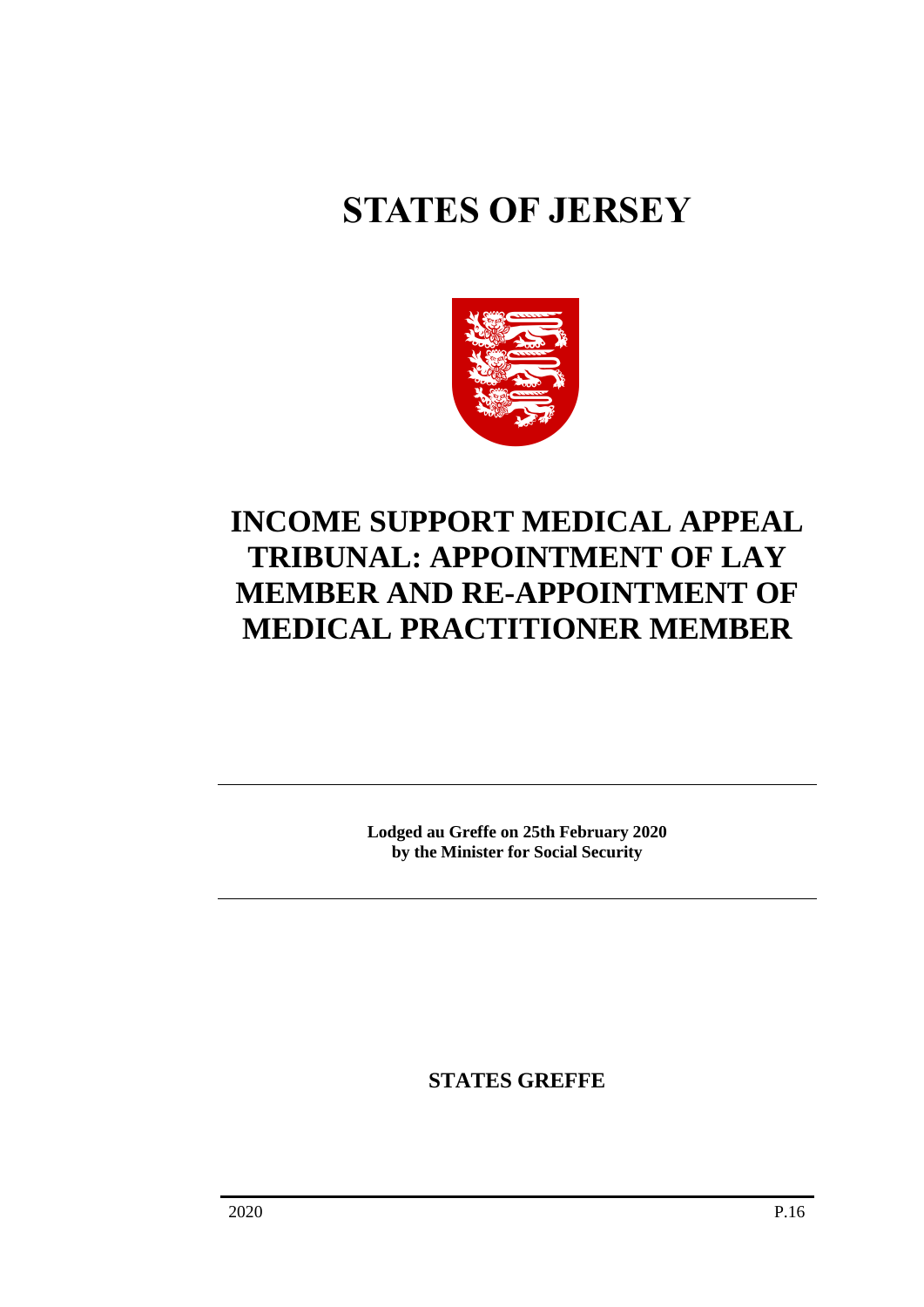### **PROPOSITION**

#### **THE STATES are asked to decide whether they are of opinion** −

in accordance with Article 9 of the Income Support (Jersey) Law 2007 and further to a process overseen by the Jersey Appointments Commission, to make the following appointments to the Income Support Medical Appeal Tribunal, for the periods stated below  $-$ 

Ms. June Summers-Shaw – lay member – 5 years Dr. Brendan Kellett – medical practitioner – 4 years.

#### MINISTER FOR SOCIAL SECURITY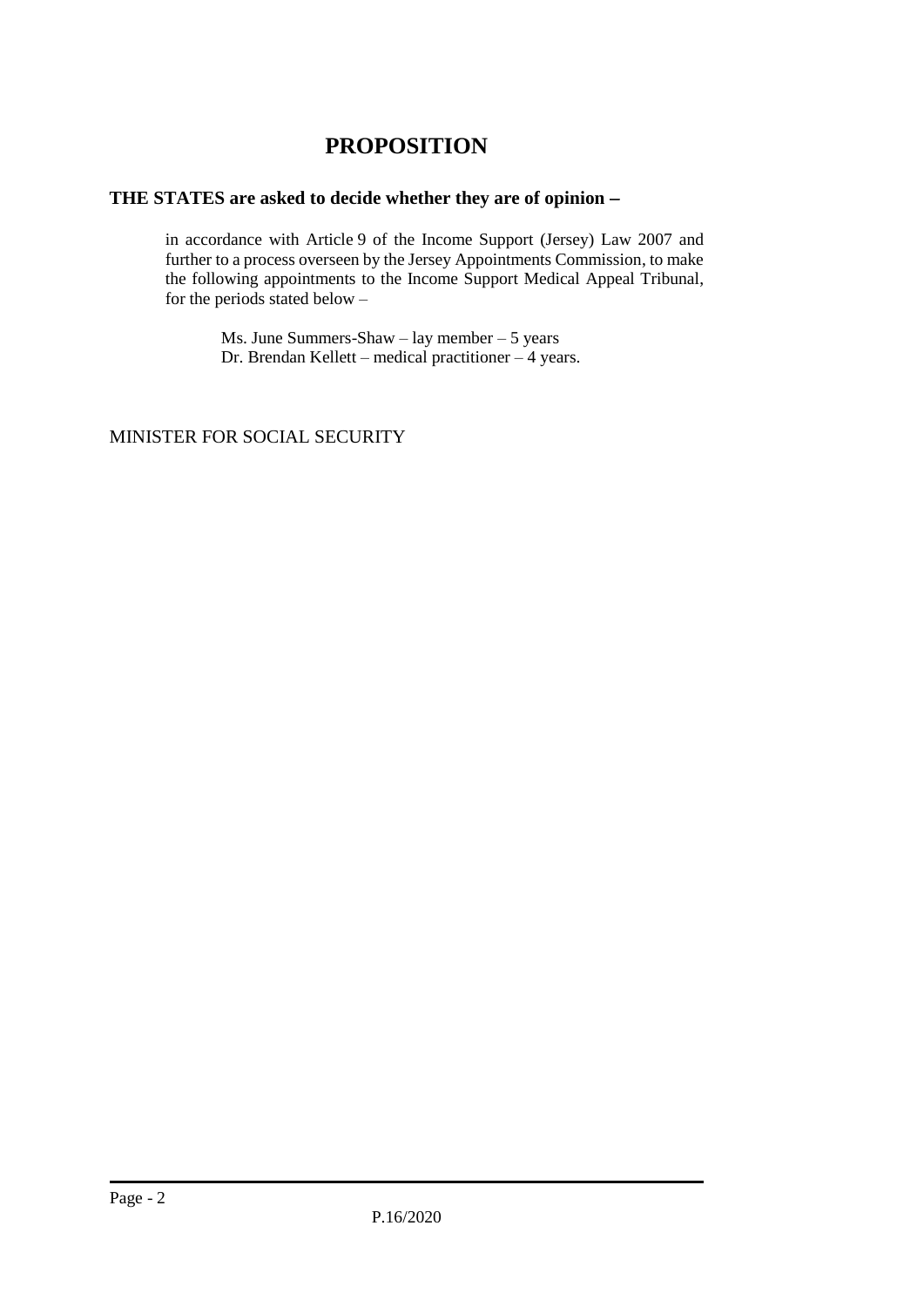#### **REPORT**

#### **1. Background**

Article 15 of the [Income Support \(General Provisions\) \(Jersey\) Order 2008](https://www.jerseylaw.je/laws/revised/Pages/26.550.20.aspx) provides for the composition of the Income Support Medical Appeal Tribunal ("ISMAT") and the terms of appointment of its members.

The ISMAT hears appeals on the award of the impairment component under the Income Support system, and any other decisions made on medical grounds. It may also hear appeals regarding care requirements for Home Carer's Allowance and the care assessments for Long-Term Care. The Tribunal will review all facts placed before it by the Appellant and the Minister for Social Security and may confirm, reverse or vary the decision made by the Department's determining officers.

The ISMAT consists of a Chair (or Deputy Chair) holding a qualification in law, a medical practitioner, and a lay member.

Medical practitioners appointed to the ISMAT must be currently licensed to practise medicine with the UK's General Medical Council. The role of the medical practitioner is to help the Tribunal interpret and understand specific clinical information and its relevance or not in the determination.

The lay member must have experience either through their work, from having cared for someone, or because of their own situation, of the needs of someone with a disability. Panel members use this experience to interpret the information provided and consider whether a reasonable assessment has been made.

This report recommends the appointment of a new lay member and the re-appointment of a medical practitioner.

#### **2. Tribunals**

The Minister is responsible for the constitution of 3 different Tribunal panels, the Social Security Medical Appeal Tribunal ("SSMAT"), the Social Security Tribunal ("SST") and the Income Support Medical Appeal Tribunal ("ISMAT"). In consultation with the Judicial Greffe, who are responsible for the convening and administration of the Tribunals, the role of Chairman was developed across all 3 Tribunals to ensure consistency of process and decision-making, and supporting the further development of a Tribunals Service. The same principle is being applied, as appropriate, to Deputy Chairs and panel members, ensuring a stronger pool available for each Tribunal.

#### **3. Terms of appointments**

The Income Support (General Provisions) (Jersey) Order 2008 provides that members of the Tribunal are appointed by the States, and are eligible for re-appointment on the recommendation of the Minister after consultation with the Jersey Appointments Commission.

The Minister therefore recommends the appointment of Ms. June Summers-Shaw as a lay member for a 5-year period, and the re-appointment of Dr. Brendan Kellett as a medical practitioner member for a further term of 4 years. Both appointments comply